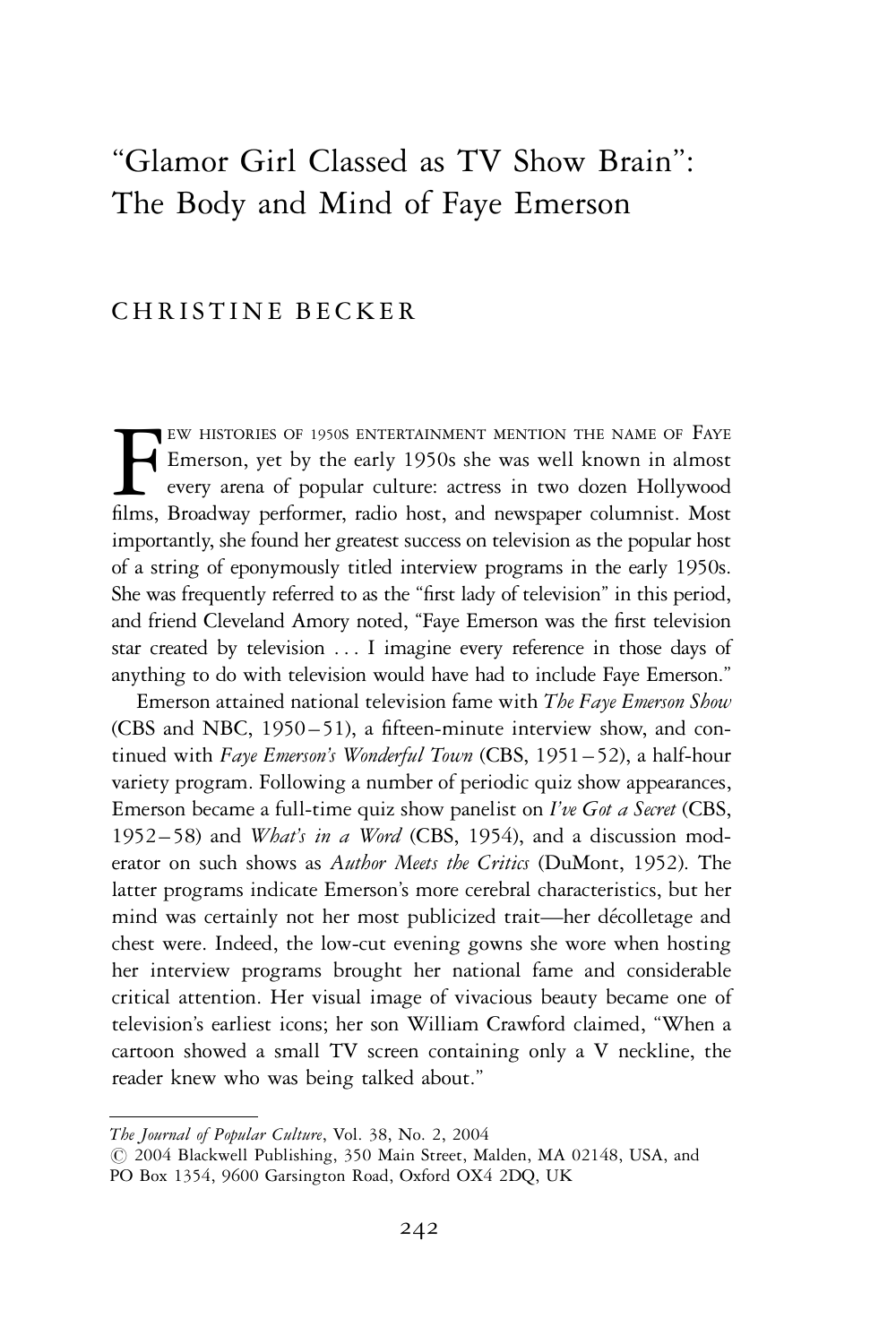Myriad questions surface upon close examination of Emerson's entertainment career, but this article focuses specifically on the ways in which Emerson merged sexuality and intellect across her decade-long television career. Considering that she was described as both a ''Blonde Bombshell'' (Martin 24) and the ''Smartest in Television'' (Dean Myers) by separate newspaper headlines, how exactly could Emerson be defined by these twin positions during a period of popular culture that had no paradigm of a woman as both highly sexual and highly cerebral? How did publicity materials, and Emerson herself, negotiate this complicated balance? Finally, how might the complexity of Emerson's screen image explain the dramatic trajectory of her television career, from a level of popularity that nearly equaled Milton Berle's in the early 1950s to almost no visibility in the early 1960s?

Analysis of publicity materials, Emerson's television appearances, and archival documents reveals the answers to these questions. As this article will show, Emerson found great success on early television, and her sexuality and intelligence were key components of the publicity that helped fuel that success. But both aspects were carefully contained within the confines of the traditional television "personality," a concept of television stardom outlined by such scholars as Lynn Spigel and Denise Mann. Emerson's career subsequently declined by the late 1950s, when her ''personality'' became considerably more complex, her deep political inclinations emerged with stronger force, and her sexuality was no longer a dominant component of her image. Thus, only briefly did 1950s television make space for a woman who was both outwardly sexual and smart.

## The Roots of a Television Career and a Controversial Image

Faye Emerson experienced a rather pedestrian film career at Warner Bros. as a contract actress from 1941 to 1944. Mainly appearing as a supporting actress in B-films, Emerson was never able to establish a consistent character persona that would enable the move to higher profile starring roles. In fact, she appeared in such a wide range of roles that the Los Angeles Times in 1945 touted her ''chameleon-like adaptability'' (''Quiet Life''). Although this was meant as a compliment, it actually indicated a major problem for Emerson: Warner Bros. was unable to establish a singular star image for her, and without a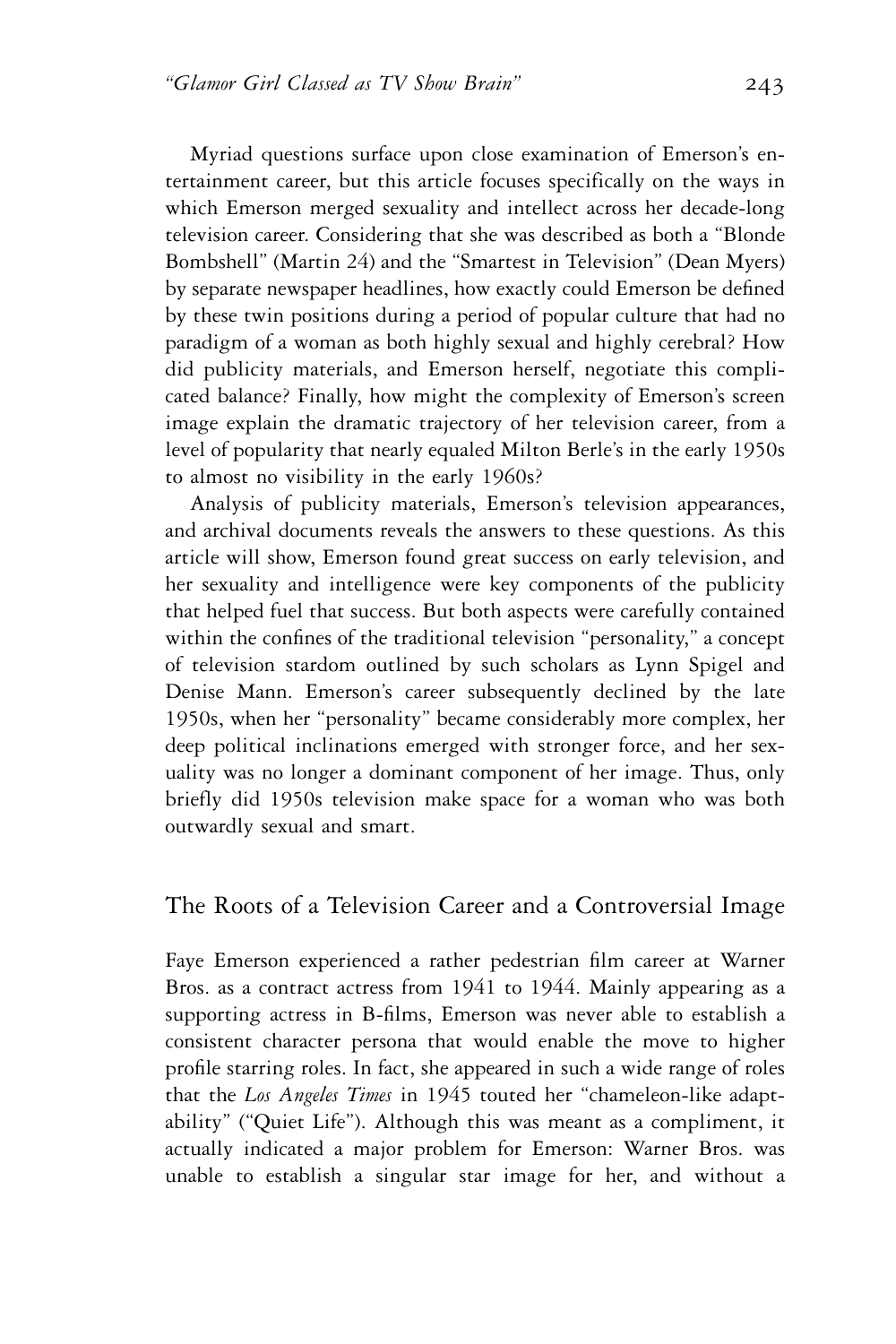consistent screen persona, it was difficult to match her up with leading roles. Thus, the publicity that praised her range actually masked a problematic industry status for Emerson. Her film career never rose above secondary billing as a result.

Both her entertainment career and personal life took a turn in 1943, when Emerson met and married Elliott Roosevelt, the son of the president. She subsequently retired from the screen in late 1944, opting to ''make a career out of being Mrs. Elliott Roosevelt'' (''Faye Emerson Quits''). Emerson's marriage to Roosevelt took her to New York, and as she became more enmeshed in New York life, both socially and professionally, television too took on an increasing presence in the city. Especially because of her local celebrity, Emerson was in a prime position to begin a career on local New York television, then grow as the medium did. She became the narrator of a local fifteenminute fashion program, Paris Cavalcade of Fashions, from August to December 1948, and then benefited from additional exposure when the show was distributed nationally to NBC affiliates throughout the subsequent year.

Although this hosting job tied her to the world of fashion and glamour, Emerson also soon became involved in the quiz show genre. In fact, she gained national notice with a December 18, 1948, appearance on the NBC quiz show Who Said That? when she gueststarred on the program with her husband and handily answered question after question as he merely watched in stony silence. The final indignity for Roosevelt came when he was unable to identify a quote from his own book on his father, and Emerson quickly chimed in with the answer. The publicity that followed the event revealed her earnest attempts to defend her husband; she was quoted as telling one reporter, ''He's busy and I have plenty of time to read the papers'' (qtd. in Martin 129). But the couple separated and ultimately divorced in 1950, with Emerson explaining, "I was bad for his ego" (qtd. in Flynn). This incident was only the first in a succession of confrontations with males regarding her intellect.

### Faye Emerson, Television Personality

Emerson's national television stardom was cemented by a series of fifteen-minute late-night and prime-time network talk shows that she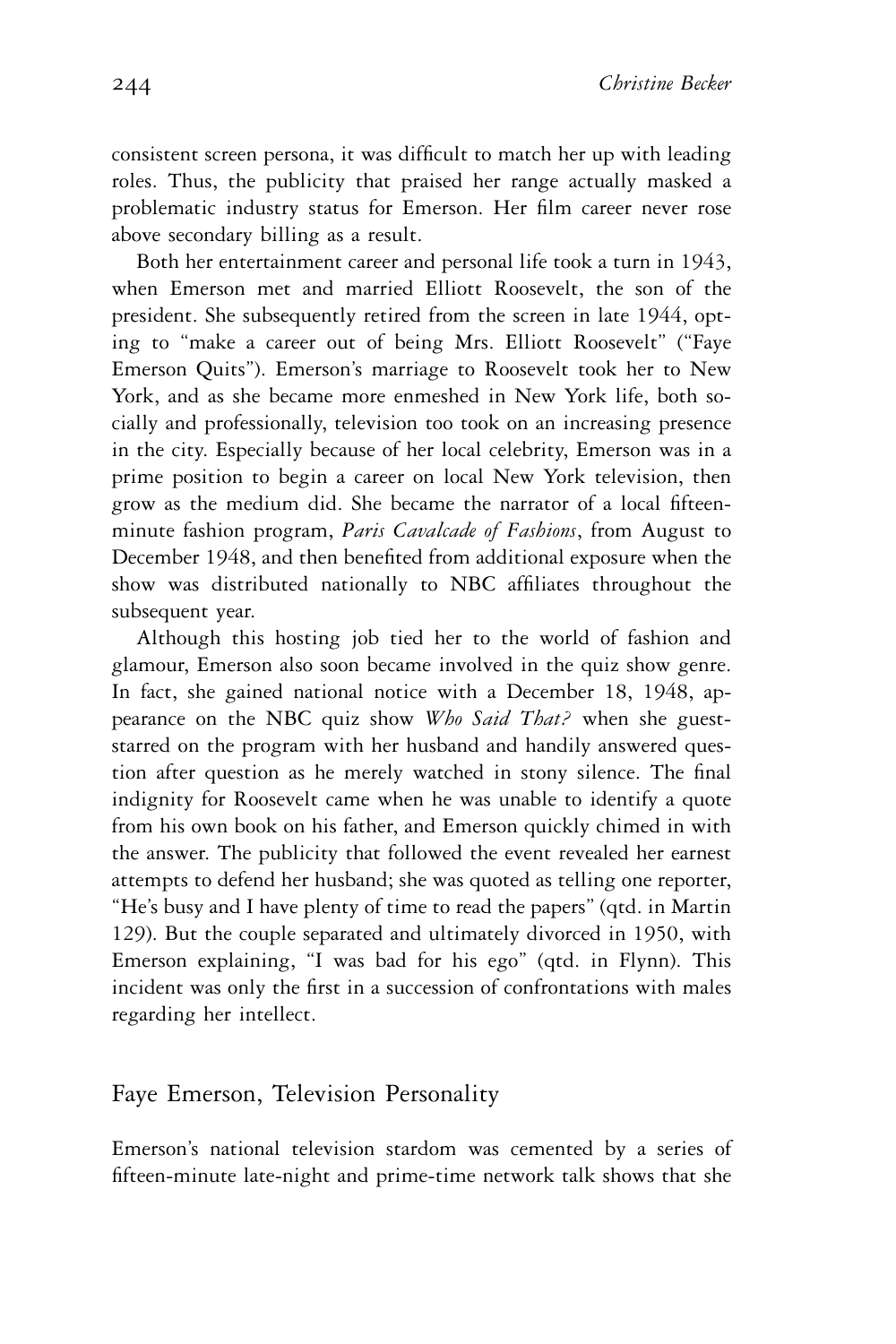hosted from 1950 to 1952, The Faye Emerson Show (for CBS) and Fifteen with Faye (for NBC). Not necessarily admiringly, Time magazine referred to The Faye Emerson Show's content as the "kind of chitchat that used to be heard only in beauty shops and over tea tables'' (''Not Too Heavy'' 57). Every episode was oriented toward a single theme: wigs, fencing, baseball, wrestling, ghosts, fashion, comedy writing, horoscopes, and so on. Most of the guests were either ordinary people or experts on an episode's topic, such as IBM employee C. C. Hurd, who explained the wonders of a room-sized computer that could calculate complex math problems in mere minutes (aired October 14, 1950). A few episodes touted more famous celebrity guests. One show featured Frank Sinatra (March 9, 1951), an episode on boxing brought forth Rocky Marciano and Jake LaMotta (November 28, 1950), and an episode focused on a Frank Lloyd Wright-designed theater presented the architect himself and playwright Tennessee Williams (October 19, 1950).

No matter the topic covered, from Broadway shows to the Korean War, each episode presented Emerson capably conversing with her guests and personably engaging with the viewers at home. Production materials indicate that the general framework for each episode was scripted; it was previously established where Emerson would stand on the set and how she would transition into the advertisements for sponsor Pepsi-Cola. But the actual interviews were almost wholly improvised, with only brief phrases and questions scripted out beforehand (Faye Emerson Show scripts). Emerson's ability to converse naturally and intelligently with each guest lent the show a level of authenticity and dynamism, indicating that Emerson took full advantage of the intimacy that was quickly coming to define the new medium.

Contemporary reviews credited The Faye Emerson Show's success to this charismatic intimacy, and they especially highlighted the importance of having such a sincere host able to communicate with a wide range of guests. For instance, Hal Humphrey, a prolific television critic for the LA Mirror, sketched the talk show television personality thusly:

[T]he Godfreys and Emersons approach TV and the viewer as if they were paying you a personal visit. They are not "on stage" in the sense that they were doing a show. This ''we're-just-your-neighbors'' type of thing has made for some awful nauseating TV viewing, but it also has produced a flock of video shows which are becoming solid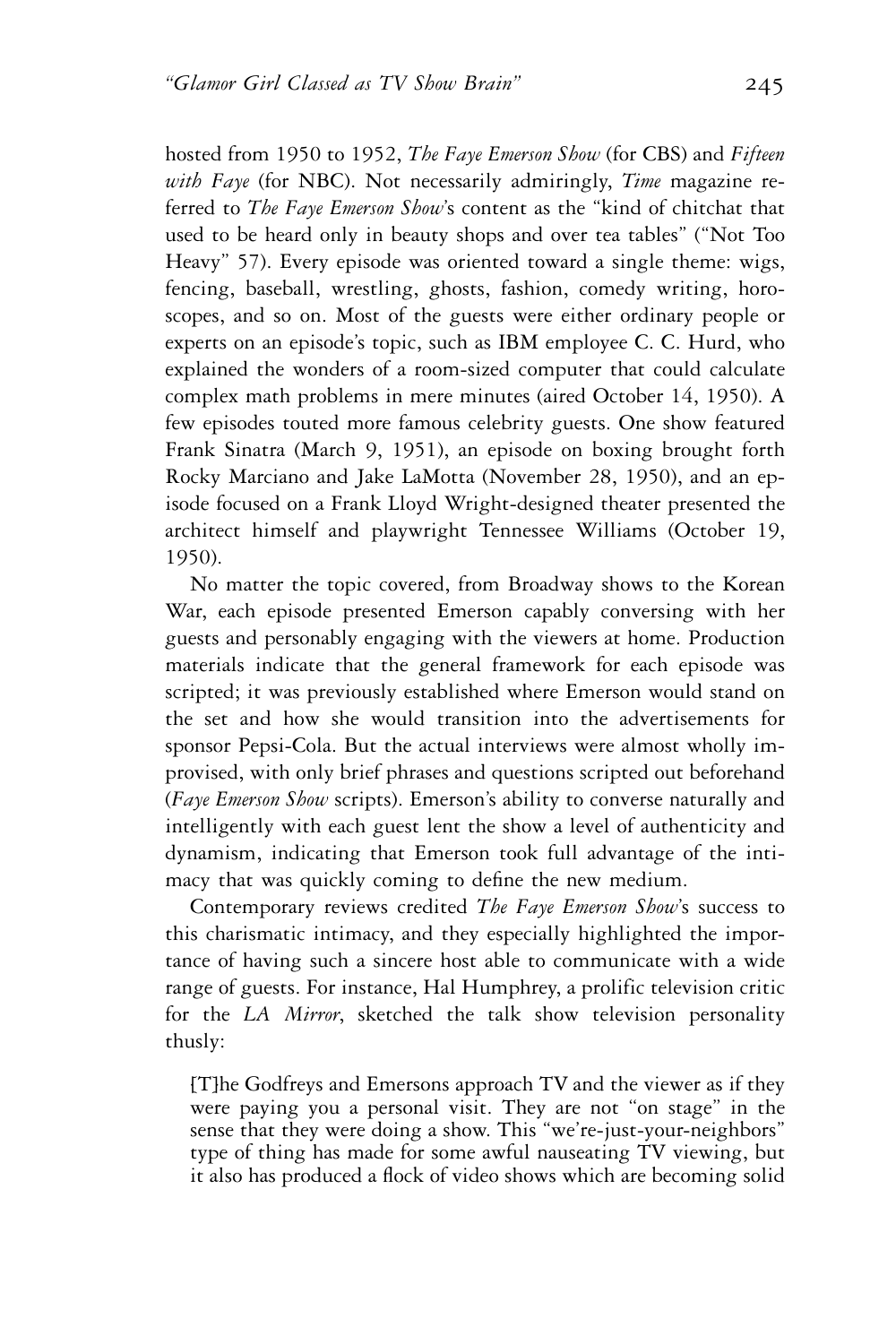clicks under the stewardship of performers who have found that they have that TV personality. ("Some Have It")

It was exactly within this context of TV personality that Emerson found television stardom. This ''personality'' concept has been explored by a number of scholars, including Lynn Spigel and Denise Mann. In Make Room for TV, Spigel analyzes the figure of the 1950s female hostess and contextualizes her within the relationship between 1950s television and domestic ideology. Using the example of daytime magazine shows such as *Today*, Spigel shows how producers wanted to appeal to the middle-class housewife, and did so through the ''mixing of upper-class fantasy with tropes of averageness,'' with the hostess addressing the viewer on her own level while encouraging consumer behavior (84). Spigel quotes one producer from the period:

Those who give an impression of superiority or "talking down" to the audience, who treasure the manner of speaking over naturalness and meaningful communication . . . or who are overly formal in attire and manners, do not survive in the broadcast industry . . . The personality should fit right into your living room. (84)

Spigel's description of the kind of woman television producers sought out is telling: ''the ideal hostess was decidedly not a glamour girl, but rather a pleasingly attractive, middle-aged woman—Hollywood's answer to the home economics teacher'' (84).

As Spigel's description indicates, glamorous Hollywood stars were thought to be incompatible with commercial television, a claim that Denise Mann expands upon. In ''The Spectacularization of Everyday Life: Recycling Hollywood Stars and Fans in Early Television Variety Shows,'' Mann assesses the tensions resulting from mixing the perceived glamour of Hollywood stars with the commercial and domestic nature of early television, especially given the ambivalence of 1950s society to representations of excess. She argues that counterposing the glamour of film stars to the genuine ''everyday'' image of indigenous television performers negotiated this conflict: ''By contrasting the TV stars to their Hollywood counterparts, the believability and trustworthiness of the former were reinforced'' (52). Mann then uses the example of Martha Raye, who left her film career to host a television variety program, to illustrate how Raye's star glamour was downplayed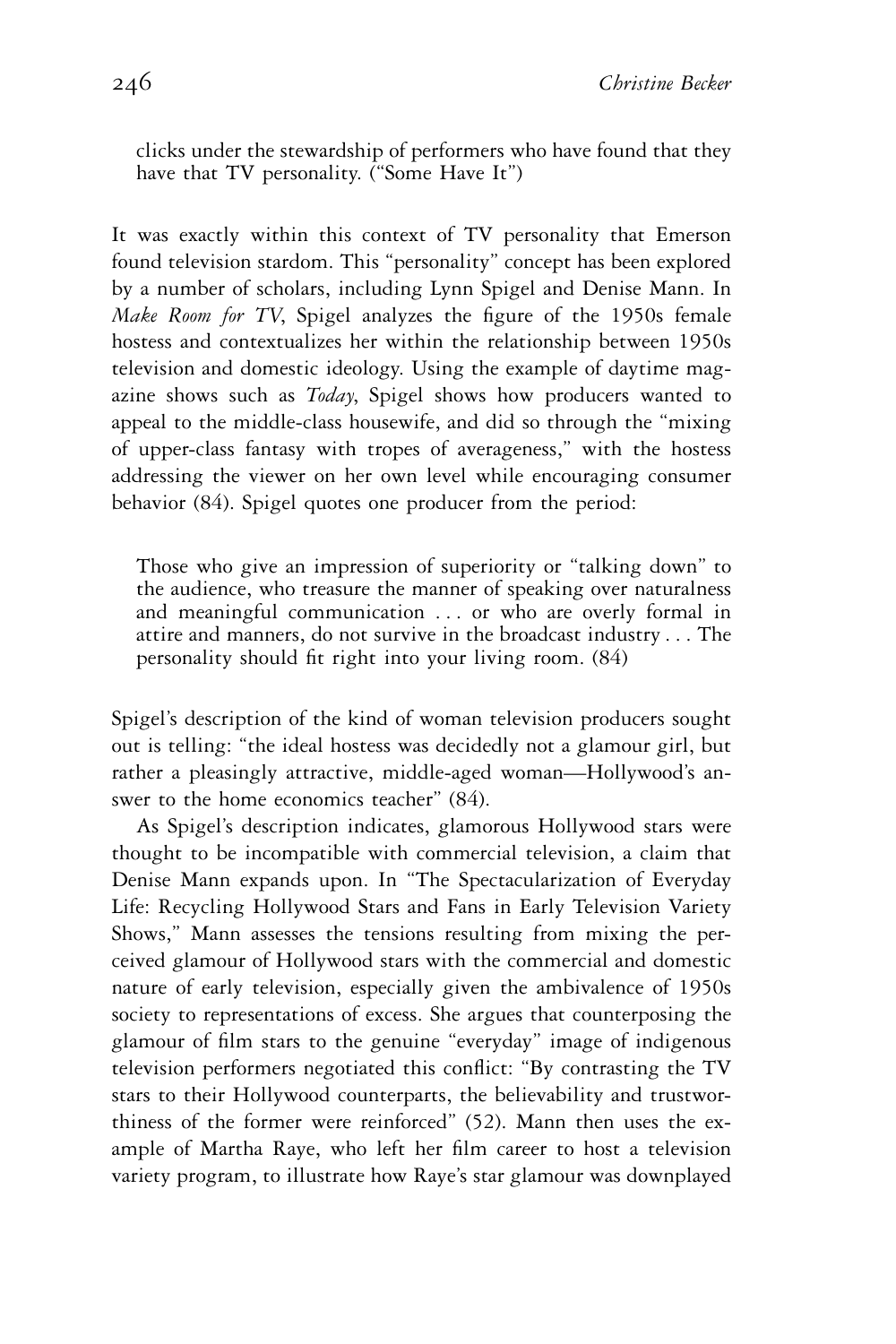in relation to her Hollywood guest stars in order to bolster her credibility as a television performer and commercial pitchwoman  $(55-63)$ .

These works present the compelling notion put forth by television of a rhetorical difference between the contrived, constructed, excessive image of the Hollywood performer and the genuine, sincere, natural image of the television performer. Given the nature of the talk show that she hosted and the manner with which she hosted, Emerson certainly exemplified the latter (and failed in her attempt to attain the former). However, additional consideration of the constant focus put on Emerson's sexuality and glamour in publicity might seem to contradict both Mann's account of television having to tone down visual extravagances and Spigel's notion of the necessity for ''tropes of everydayness.'' Indeed, Emerson was frequently referred to as a ''glamour girl'' and a ''blonde bombshell,'' and articles on Emerson contained such titles as ''Faye Emerson's Got Glamor'' (Durante) and ''Glamour Girl of the Television Screen'' (Adams 11).

Along these lines, perhaps the key aspect of Emerson's image, both praised and disparaged, was her breasts. She wore evening gowns designed by Ceil Chapman on her eponymous programs, particularly décolletage showing varying degrees of cleavage, as seen in Figure 1.



FIGURE 1. Publicity stills from *The Faye Emerson Show*. Courtesy of Wisconsin Center for Film and Theater Research.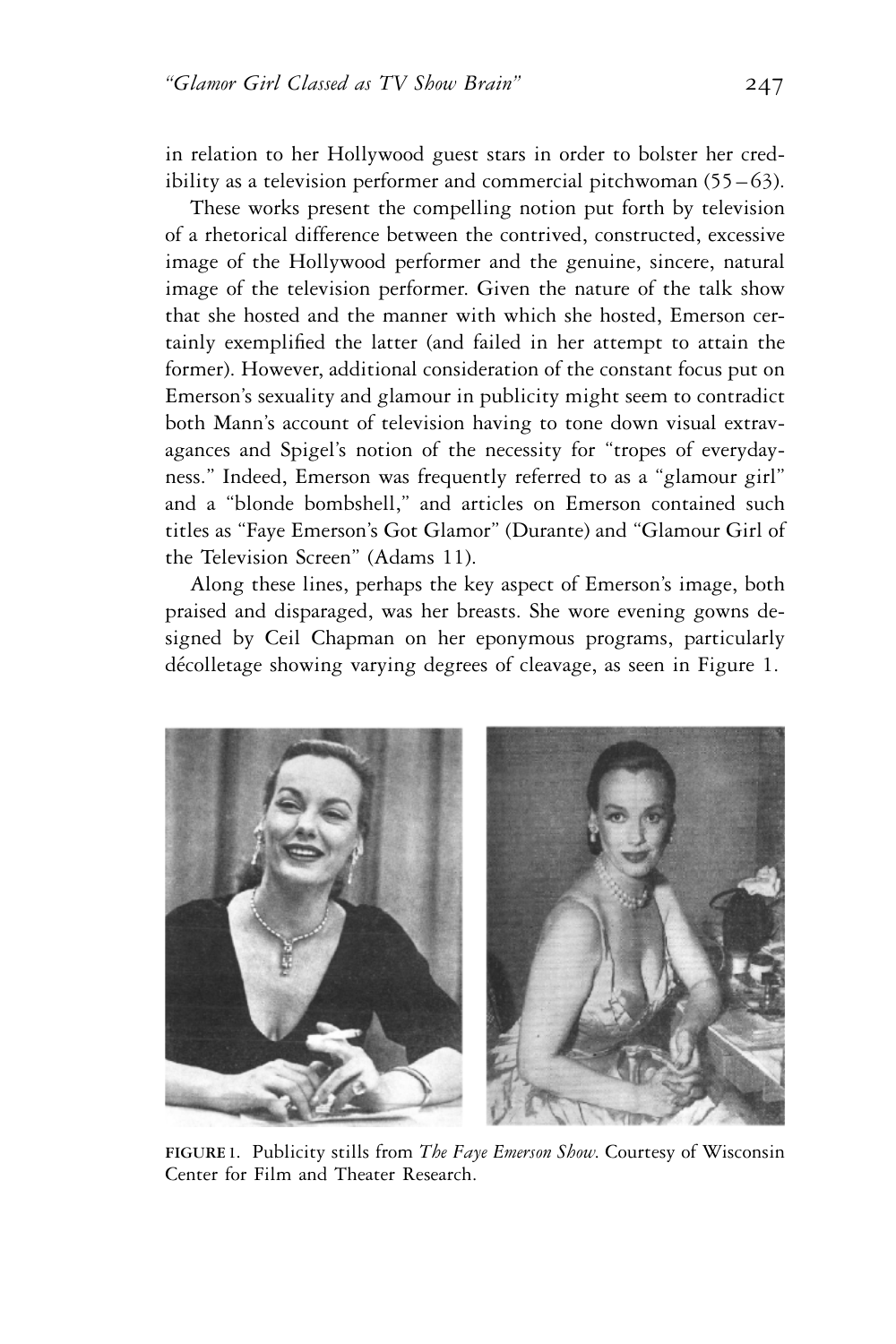

JERRY DOYLE'S **CARTOONS** 

FIGURE 2. An undated TV Digest cartoon mocking Faye Emerson's fashions. Courtesy of Wisconsin Center for Film and Theater Research.

Considerable controversy resulted, because women in particular were said to fear the dangers of allowing such a display of sexuality to appear in the nation's living rooms. The controversy made for much newspaper and magazine commentary, such as the cartoon shown in Figure 2, which indicates marital arguments oriented toward Emerson's necklines.

A comment in the related article echoes how many journalists discussed Emerson: ''there's one attraction about Faye that scores immediately aside from her visible asset (or 'assets—two of them')'' (O'Hare 28). Critics took considerable delight in sly references to Emerson's bust. New York Herald Tribune columnist John Crosby wrote, ''Miss Emerson, I'd be the first to admit, fills a ten-inch screen very adequately. Very adequately." And he noted, "The Faye Emerson Show, I assume, is aimed primarily at women, but I know men, including this one, who are helplessly fascinated by it for reasons which never occurred to CBS.'' In this sense, Faye Emerson's sexuality dominated her persona in the early 1950s. Never was she mentioned in the press and in fan magazines without a reference to some aspect of her sexual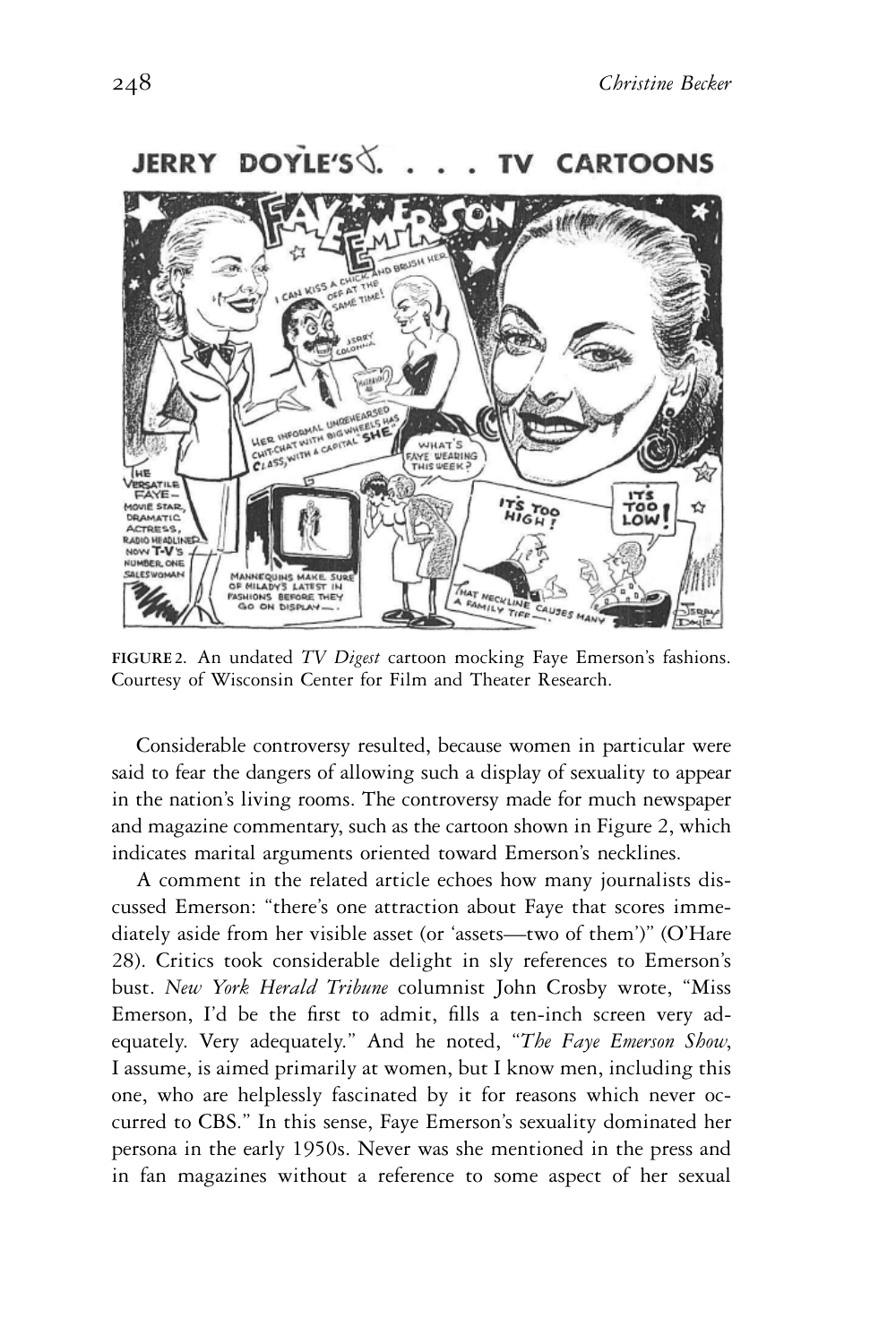image, particularly her cleavage, as she pushed the boundaries of what was acceptable for women to show.

Thus, Emerson's explicit sexuality and glamour might have been difficult to integrate with the image of the domestic everyday hostess "personality." But closer analysis of publicity material shows that Emerson's glamorous appeal was frequently presented as wholly natural and genuine, a strategy highlighted by a Pepsi-Cola press release, which promoted her as "dynamic and wholesomely natural." Such characterizations of her natural beauty in connection with her personality were consistent; one article described the ''easy, friendly manner that is Miss Emerson's special charm'' (Van Horne), and the woman's magazine Cosmopolitan praised her ''sophisticated simplicity'' (Debs Myers 109). An extensive profile by Judith Cortada in Radio Best mentioned her "uncluttered" home (63) and pointed out that her favorite foods were simple dishes, she wore simple suits, and she bought "good basic things" when shopping (64).

A TV Show article even attempted to justify her glamour in this manner: "She's completely natural and unselfconscious, and makes no secret that she tints her brown hair gold because blondes show up better on TV'' (Fredrik 42). And in a presumably ghost-written fan magazine article entitled ''Just Be Natural,'' Emerson described firsthand her simple hairdo and make-up, appropriate for anyone at home: ''The trick is that everything is keyed down to highlight mouth and eyes . . . a technique I use on stage, screen and TV. Fine for everyday too'' (77). In another profile, Emerson similarly defended her choice of revealing dresses in the face of controversy, justifying the evening gowns as appropriate wear for evening gatherings with friends: ''I wear on TV just what I'd ordinarily wear at that hour of the night'' (qtd. in "Not Too Heavy" 57). Thus, while her beauty and glamour were constant features in press coverage, they were almost always recouped as natural, even ordinary, characteristics.

Certainly, that she hosted a talk show, thereby acting as ''herself'' and addressing the audience directly, lent her television persona a considerable amount of sincerity. Extratextual material on Emerson then perpetuated the same notion of unaffected ''personality'' that viewers gathered from her television program, and her glamour became just another component of that personality. Although she may have pushed the boundaries of acceptable displays of sexuality, she could still fit within a model of ''Hollywood's answer to the home economics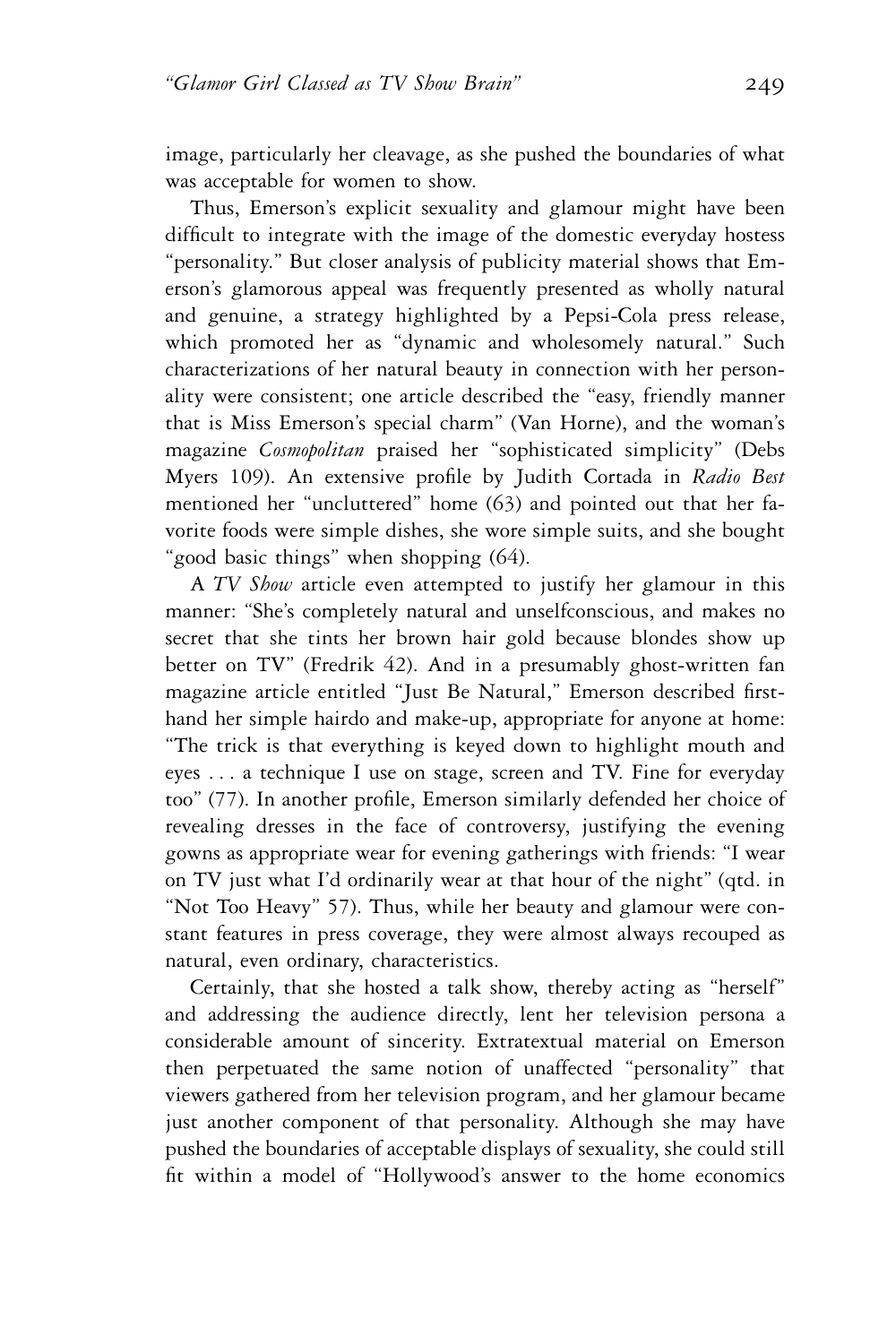teacher'' by defining her image based on the concept of authenticity, not excess.

This image of personable authenticity subsequently became the norm for the 1950s talk show host figure, and later hosts such as Arlene Francis and Dinah Shore owed a great deal to the template that Emerson set forth in the earliest years of commercial television. She capitalized on the intimacy of the medium with her ability to improvise engaging repartee with a wide range of guests, and she exploited the sensationalism of her sexuality without allowing it to overshadow the sincerity of her identity. Mixing equal parts of glamour and naturalism, sexuality and intelligence, sophistication and intimacy, consistency and spontaneity, Faye Emerson successfully exploited the performative standards of early television and produced a model of talk show success for others to follow.

#### Transgressing Personality

As the decade continued, though, Emerson herself began to abandon this model and increasingly pushed the boundaries of what viewers allegedly would accept in their living rooms, due as much to what she said as how she looked. Since the end of her movie career, Emerson had been connected to the political sphere because of her marriage to Elliot Roosevelt. Her continuing friendship with Eleanor Roosevelt, who considered Emerson an intellectual compatriot, was also indicative of her political persuasion; Emerson reportedly once said on the quiz show Who Said That? that "Churchill was the man of the  $19<sup>th</sup>$  century—but the man of the  $20^{th}$  century is Eleanor Roosevelt" (E. Harris 73). In the early part of her career, she rarely spoke out about political issues, but her intelligence was always an element of her television persona because of her frequent quiz show appearances.

Indeed, although primarily known as a talk show host in the early 1950s, Emerson developed an additional role as a quiz show panelist, making frequent appearances on such shows as CBS's What's My Line? and ABC's *Quick as a Flash*. Publicity about this facet of her career frequently portrayed Emerson as a curiosity who somehow combined both sexuality and intellect. In a 1953 newspaper article entitled ''New Kind of Glamor Girl Classed as TV Show Brain,'' Elizabeth Toomey wrote of female quiz show panelists, including Emerson,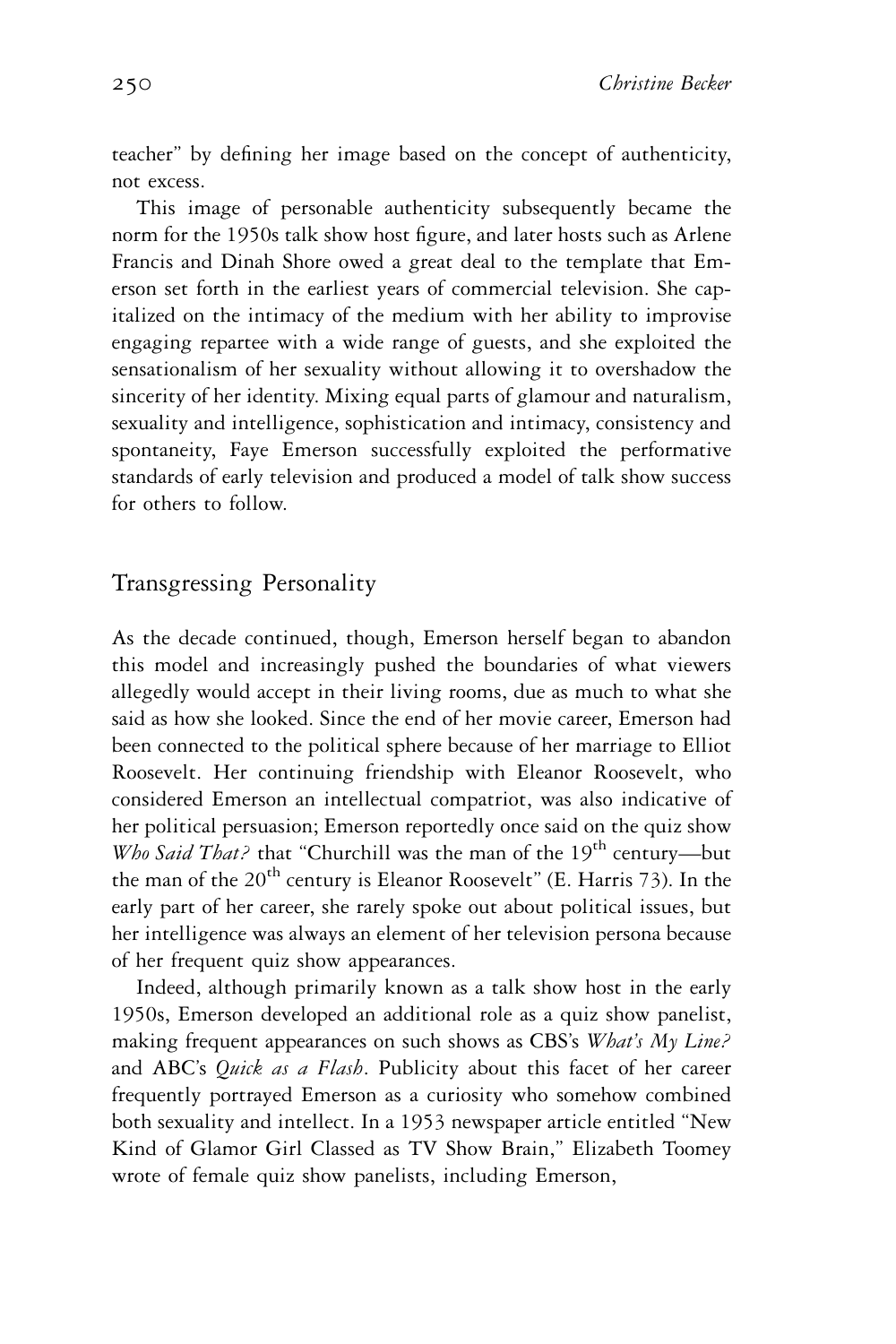Dictionaries beside mascara brushes and world almanacs next to reducing books—yes, a strange new kind of glamor girl is developing. She keeps up with current events and plays guessing games with her friends just for practice. She gets more kick out of adding an obscure word to her vocabulary than she does from a new hairdo. She's discovered a new way to become known to her public (and pay the rent) while she's learning to be a competent actress. It involves brains, not cheesecake poses.

The woman's magazine *Cosmopolitan* in fact questioned if her mental acumen was not exaggerated by the press simply because no one could believe ''that a young woman with so fetching a figure reads books and worries about the future of the world'' (Debs Myers 37). Such an assumption is clear in critic Frank Connif's comment about Emerson, "It isn't everyday that you see a high IQ in a low-cut gown" (qtd. in E. Harris 73). Similarly, in an article entitled ''Beautiful, Breezy Faye Emerson Has Brains, Too," author Marjorie Mols quotes Who Said That? host Robert Trout as saying, "Men respect Miss Emerson and it's not just because she dresses up a television screen. They're respectfully scared of her brains.''

As the tenor of these comments indicates, such intelligence was eyed with a strong measure of suspicion across the decade. The New York Times Magazine's C. Robert Jennings took up this issue in a 1958 article, "Quiz Shows: The Woman Question," trying to discern why so few women appeared as contestants on quiz programs. One of the article's sources, Dr. Ernest Dichter, a New York motivational researcher, explained one reason: ''The woman who knows a lot of data is somehow queer. She wants to affirm herself in other ways because she is suspect if society knows this is all she has collected'' (65). The article also presented interviews with three female former quiz show winners, and all three denied a characterization of themselves as ''feminist champions striking a blow for equality'' (65).

Importantly, both industry publicity and comments attributed to Emerson signify attempts to soften her image as an intellectual so that she would not be perceived in this emasculating way, quite akin to the ways in which she tried to soften the impact of her glamour. For instance, Val Adams's New York Times feature article on the actress stressed that Emerson's intelligence was never overwhelming to audiences at home: ''Although she has definite ideas and positive opinions, she expresses them in a nice easy way rather than the 'now get this!'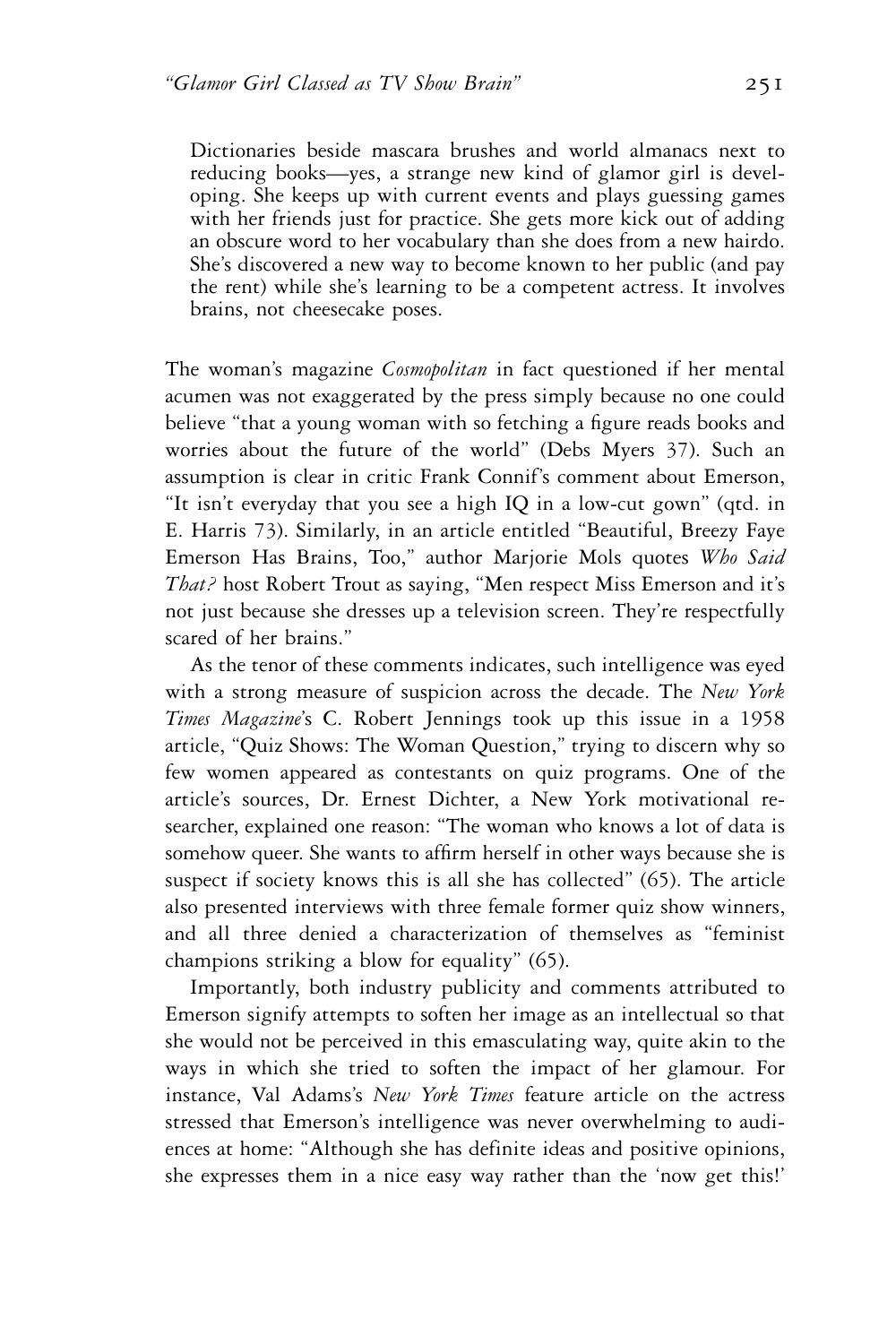manner of an army sergeant, a common failing of many career girls who try to sell their intelligence'' (11). Adams further emphasized that Emerson herself believed that her level of intellect was ''good, but not unusual'' and had more to do with ''a probing interest in almost everything that takes place anywhere'' than true ''intellectual prowess'' (37).

Outward expression of any such prowess could be problematic for Emerson, as evidenced by a complaint letter she read on the May 18, 1951, episode of The Faye Emerson Show. Emerson had expressed concern in an earlier episode that the Korean conflict would escalate further (March 5, 1951), and the letter writer felt that this position revealed Emerson's ignorance of the US government's view of the war, particularly its claim that the conflict would be over shortly. The letter included the admonition, ''Better stick to the plunging necklines, Faye; politics is not for little girls.'' Emerson responded to the letter thusly: ''Politics is everybody's business, and I'm certainly not a little girl. [I will keep broaching political topics on the show], but I will try not to jam my opinions down your throat.'' Clearly, Emerson was aware that she at least had to qualify her displays of her intelligence and quash any brashness in order to maintain her broader popularity, much as she had to contain her sexuality within acceptable parameters.

One of the most notable instances of her doing exactly that came out of her position as moderator of the program Author Meets the Critics from January to October 1952. The title of the program indicates its premise: an author discussed his recent book with a panel of intellectuals, and the moderator tried to keep the conversation both engaging and civil. Emerson presided over one particularly contentious episode in which Senator Joseph McCarthy appeared to discuss his book, America's Retreat from Victory. The debate among McCarthy and guest critics Leo Cherne, executive secretary of the Research Institute of America, and Ralph de Toledano, a supporter of McCarthy, quickly descended into angry attacks and fevered interruptions, such that Life titled its article on the episode, ''TV Panel Makes More Noise Than Sense." According to Life's transcript of the volatile episode, Emerson's input was largely limited to such comments as ''One at a time, gentlemen,'' and ''You're our guests—please behave like guests'' (102). Certainly, in her capacity as a moderator, she likely was not expected to express a viewpoint. However, one could not imagine her later in her career acting "charmingly helpless," as Life described her moderating effort (101).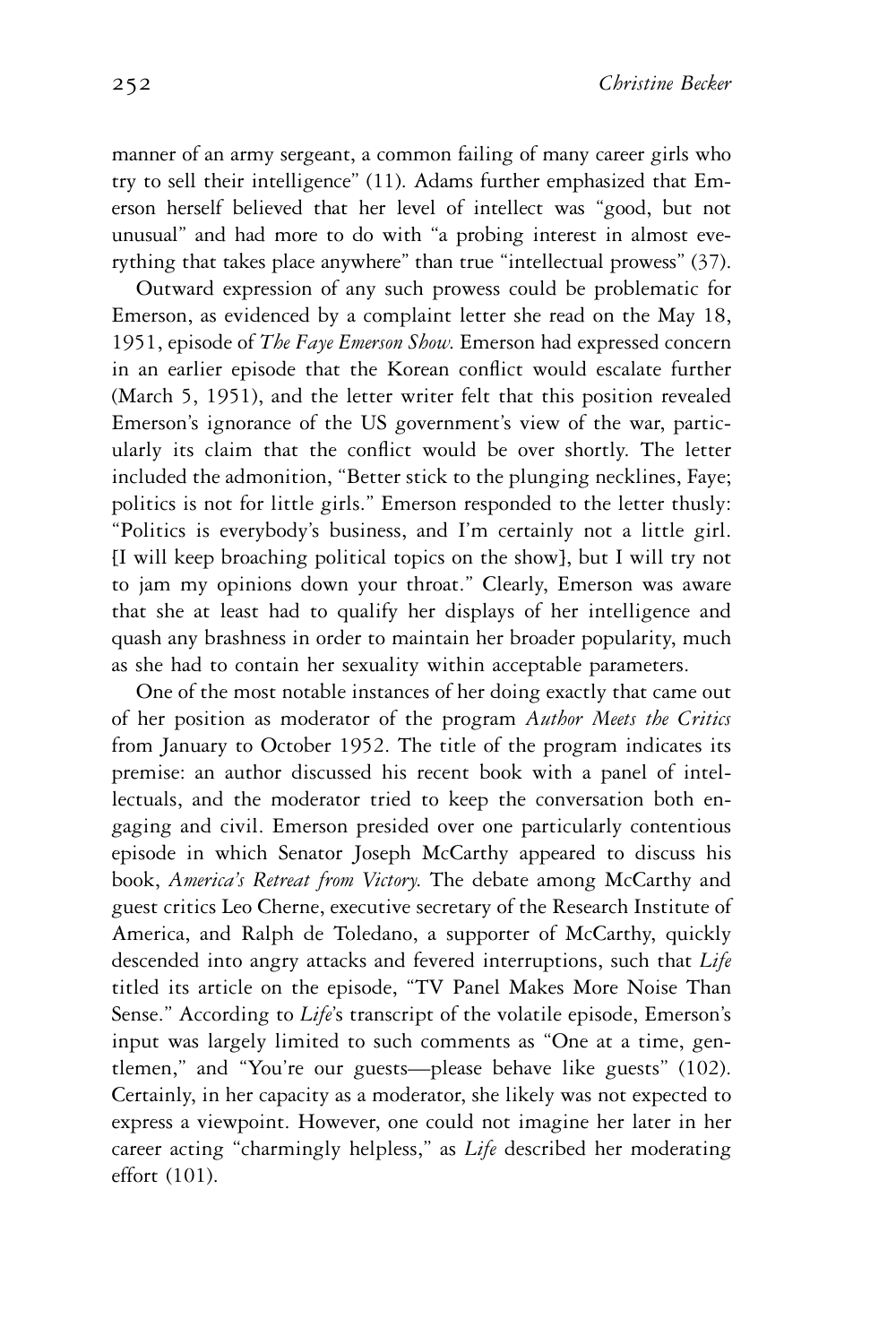Indeed, as the 1950s continued, Emerson was less willing to express her opinions in a ''nice easy way,'' and she let her political orientation guide her actions both on and off television screens, thereby going well beyond the publicity image of a mere ''TV quiz show brain'' who collected reams of innocuous facts. She campaigned fervently for Democratic presidential candidate Adlai Stevenson in the mid-1950s (Henderson), and she became involved in industry politics through the television performers' union, the American Federation of Television and Radio Artists (AFTRA), where she openly battled the anti-Communist faction called Aware, Inc. (Harvey 180 – 91). Emerson's son William acknowledged that she realized that expressing strident opinions and challenging the union heads would cost her jobs and money, but her frustrating experiences within AFTRA in particular compelled her to begin openly airing her opinions (Susskind).

For instance, she appeared on a number of talk shows in the mid to late 1950s, frequently debating such conservative figures as William F. Buckley. In one appearance on Steve Allen's Tonight!, Emerson and television critic John Crosby debated Aware founder Vince Hartnett and president Godfrey P. Schmidt about blacklisting issues. Hartnett reportedly got so angered at Emerson's positions that he physically confronted her backstage after program's taping (Erickson). She also generated a great deal of controversy in 1957 while hosting a brief segment on a local New York show with Mike Wallace called Newsbeat. Wallace read the news for the bulk of each episode, and Emerson filled the final five minutes with a segment called ''The Woman's Touch,'' which consisted of musings on women's issues and current events. On one segment, she argued that the United States should open up a dialogue with China, and for this, both newspapers and the ordinary public heavily criticized her (''Faye Emerson, Happy Anonymity''). One letter to the editor in 1957 snidely commented, ''surely a session of Congress will have to be called to weigh the remarks of such a learned and distinguished stateswoman who I am sure will go down in history.''

Emerson also began to speak out on feminist issues in the latter half of the 1950s, including her desire to see more women employed in the television industry. In 1957, she lamented that only men had covered the previous two political conventions, and she referred to this as "a deplorable situation" (qtd. in D. Harris). She also briefly hosted a New York program in 1956 called Women Want to Know, and generated a great deal of controversy with the premiere episode's topic, sex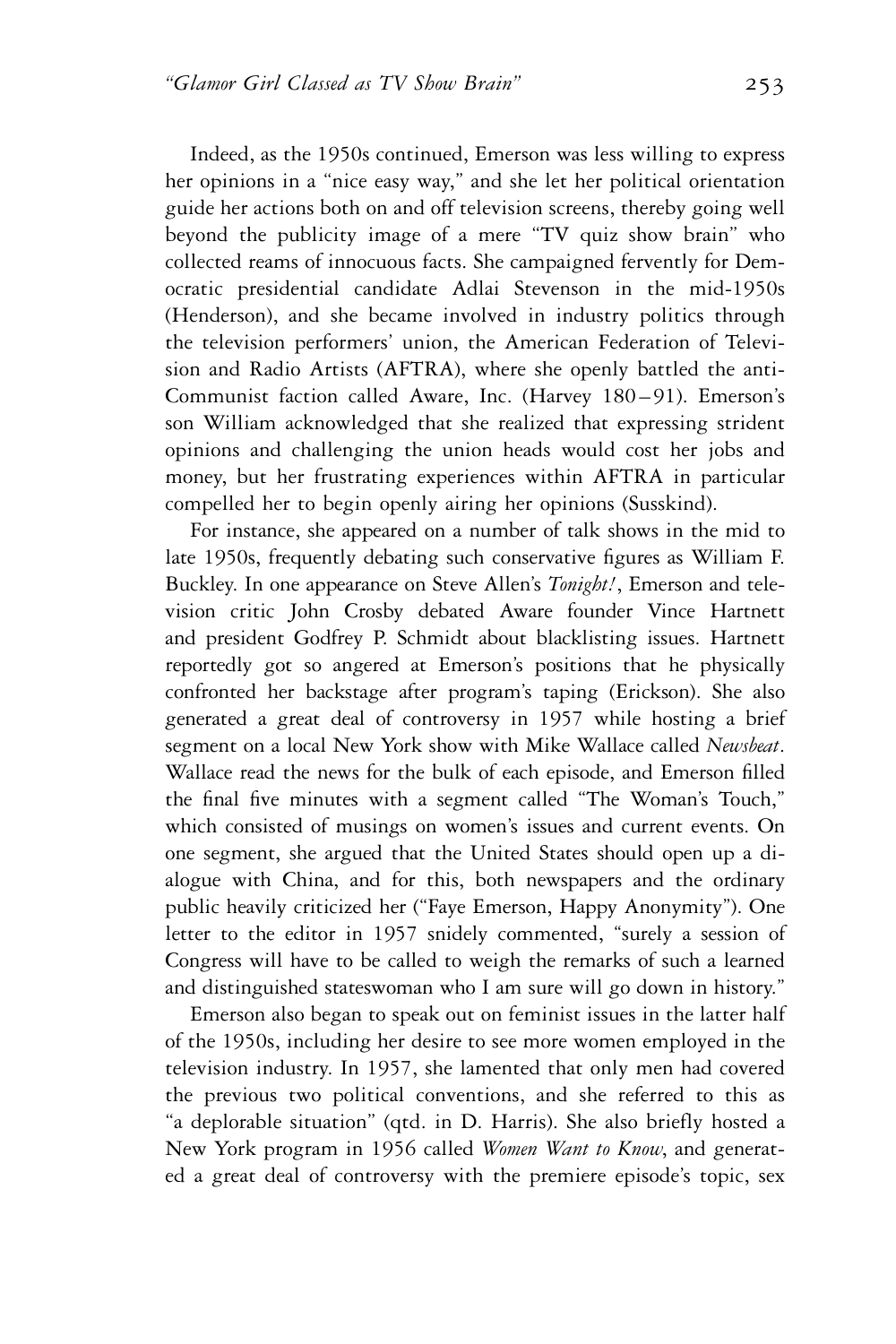education. Charles S. Aaronson authored an editorial in Motion Picture Daily blasting Emerson and the show for the topic, "which has no conceivable place in such a mass medium of wide dissemination as television,'' and cynically noted that having the ''glamorous Faye Emerson'' moderate the discussion was ''little less than the height of folly.''

#### A Career in Decline

By the late 1950s, Emerson's national popularity had ebbed considerably and the frequency of her television appearances declined precipitously. Interestingly, most critics credited her downfall to a decline in her sexual expressiveness, particularly in terms of the climbing of her neckline and the expansion of her waistline. In relation to the former, an industry-imposed Television Code had dictated a change in costuming, and some cynical critics felt that this doomed certain actresses, with Emerson frequently used as evidence. A 1953 North Hollywood Valley Times editorial read as such: ''Chances are Miss Emerson and her advisors are bending over backward in an effort to get away from cleavage. If so they'd better straighten up a bit, at least to a happy medium, for the best interests of the actress.'' Additionally, Emerson fought weight gain throughout her career, and by the mid-1950s, she seemed less concerned about controlling it, to the point where critics began making disparaging comments. TV Star Parade penned in 1956, ''somebody should call a meeting about her figure—the lady is really getting to be a plump dumpling.''

Importantly, no critics reference Emerson's increasing political outspokenness as a reason for the decline in her career. However, I would argue that the frequent references to her breasts and her changing physical image were a way to mask these viewpoints. Just as Charles S. Aaronson could dismiss Emerson's ability to address a serious political issue because of her beauty, reviewers could easily reduce her to just her breasts and body image, thereby dismissing her political positions without even raising them. Quiz show host Gary Moore, a close friend of Emerson's, specifically identified critic Jack O'Brien as a reviewer who repeatedly commented negatively on Emerson's displays of cleavage. In Moore's mind, the staunch right-winger O'Brien did this because in his capacity as a television reviewer, he was not in a position criticize her politics; he could, however, chastise her for the physical image she presented on television.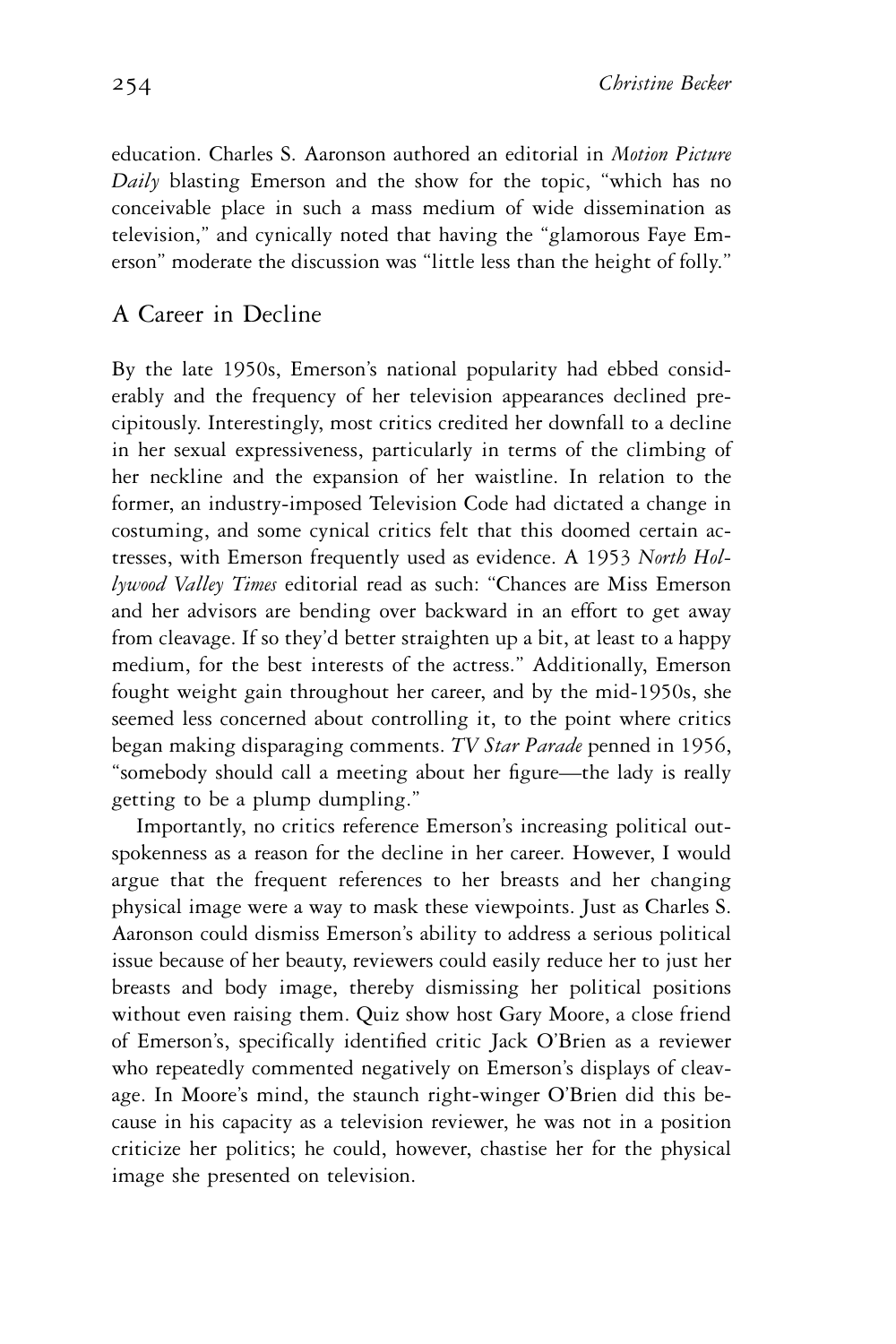As such, Emerson's identity as a sexual object essentially dominated her television persona and her representation of femininity. Even though she was a politically minded intellectual, and was eager to display fully this aspect of her personality by the late 1950s, she was ultimately reduced to a sexual object and a glamour queen. Fittingly, TV Guide responded to Senator Margaret Chase Smith's serious suggestion that Faye Emerson was ''the type of woman needed in the nation's capital'' with a comical projection of the results. They predicted that she would campaign on the ''Plunging Neckline Platform'' and give an inaugural address presenting ''a hard-hitting attack against those Paris designers who were plotting to bring back the high neckline'' (''If Faye Emerson Were President'' 9).

Such dismissive depictions surely frustrated Emerson throughout her television career; friend Dennis Patrick said, ''if I ever saw a woman who would like to take two tits and throw them out a window somewhere, Faye Emerson would have done it.'' A fascinating article that Emerson penned for the men's magazine *Esquire* indicates as such (this article was not ghostwritten; archival materials indicate that she did write it herself). In "Eggheads Make the Best Lovers," Emerson explained that she found men with brains much sexier than men with brawn, particularly because they treat women with so much more respect. She wrote,

We women have an inferiority complex about our minds, built in from the time we were in our rompers. We've all been told that although we were adorable and curly-haired and dimpled and the future-mothers-in-law of men (note: not of daughters!), we were mentally inferior to the male of the species. And when we grow up and meet a man who treats us with respect, he instantly captures our attention. The odds are high that he will be an egghead because only eggheads are smart enough to have figured out that women are people and not just amorous props. (66)

One would imagine that she felt the same about television as she did about men with brawn.

Once her expressions of political opinion and insight extended beyond the confines of the easygoing average ''personality,'' Faye Emerson's television career was over. Although publicity and on-screen presentation could reshape both cleavage and an encyclopedic knowledge of trivia into "tropes of averageness," no model of authenticity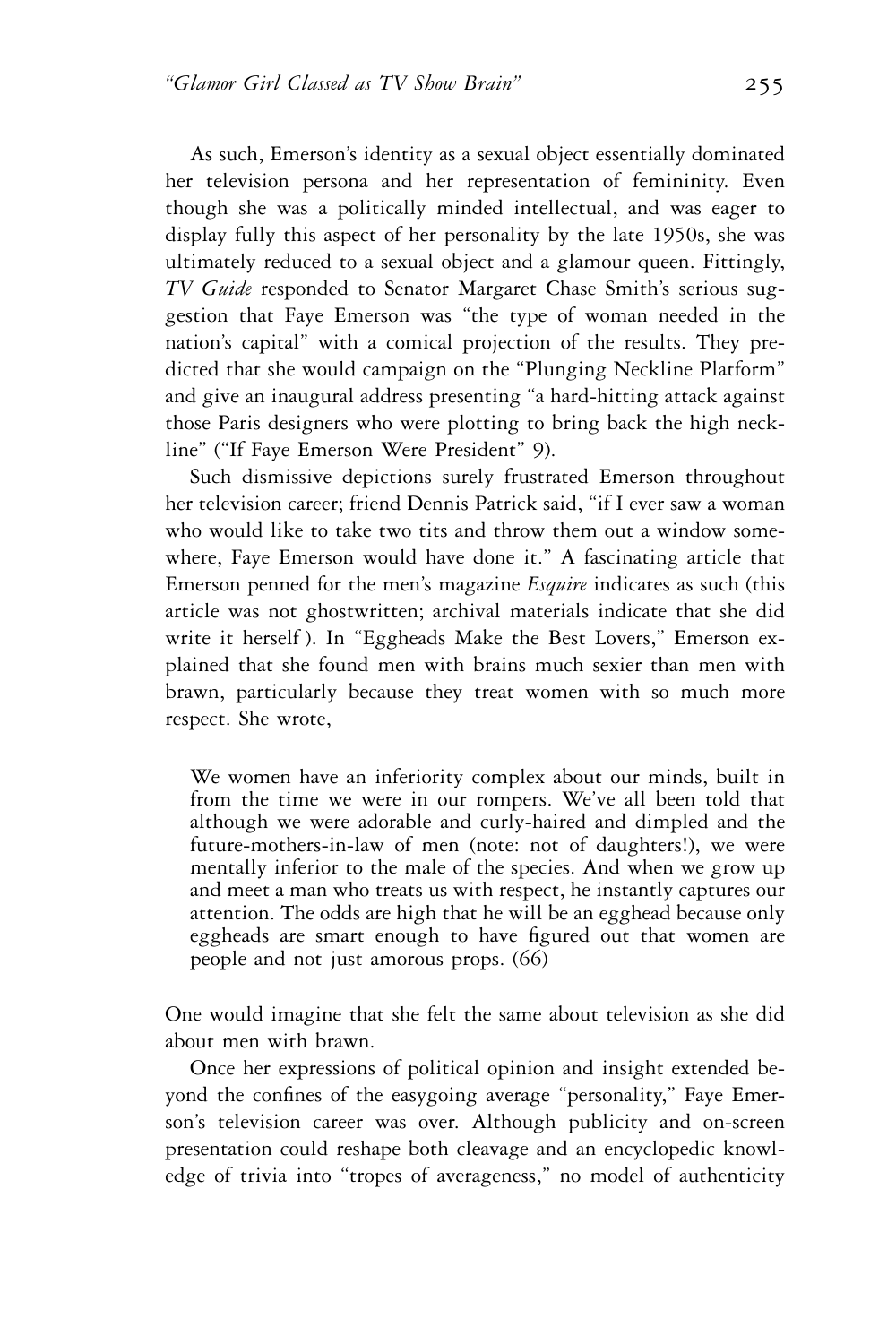could accommodate the politically outspoken woman on television. She either had to be reduced to an image of passive, natural glamour or be eliminated. Emerson would no longer tolerate the former by the late 1950s, and thus experienced the latter; she appeared on TV only twice in 1961 and but once in 1962.

She did continue her involvement in political issues, though, most notably traveling on her own to Washington, DC for the 1963 civil rights march. In a move that surprised many, even her closest friends, Emerson left the United States only six weeks later, ostensibly to travel around Europe. She told the New York Post before she left, "I just want to think and study and write and put my feet up and assess my whole life" (qtd. in "Faye Emerson, Happy Anonymity"). Tired of the demands of her celebrity, she also insisted that she would happily rid herself her contrived image: ''the first thing I'll definitely do is cut off my hair, let it grow to its true color, whatever that is! I think there'll be a little silver in it. This, now, is the way people expect me to look, but it isn't really me.'' No longer willing to accept the restrictions, assumptions, and conventions of television, not to mention those of American society itself, Emerson took her breasts and her brains to Majorca, Spain, where she stayed until her death in 1983.

Though Faye Emerson was very popular in the early period of television, her TV career was relatively short, and she is rarely mentioned alongside names like Berle and Benny today, despite having nearly attained their level of stardom at the time. In their recent article on 1950s hosts Arlene Francis and Ruth Lyons, television scholars Marsha Cassidy and Mimi White point out that many influential women from this period are ignored in "official" television histories, and these omissions obscure our understanding of the power and agency that women might have had on early television.

The elision of Emerson from historical discourse is especially significant, then, because the birth of her television career reflected the early development of one of television's longest lasting genres. Talk show historian Bernard Timberg describes the late 1940s and early 1950s as an era of experimentation in the television talk show, and a period in which some of the principal standards of the genre were established. Faye Emerson embodied both of these characteristics. Whereas later female hosts like Arlene Francis were isolated to daytime once the evening viewing hours were firmly established as the realm for masculinized programming by the mid-1950s, Emerson thrived in her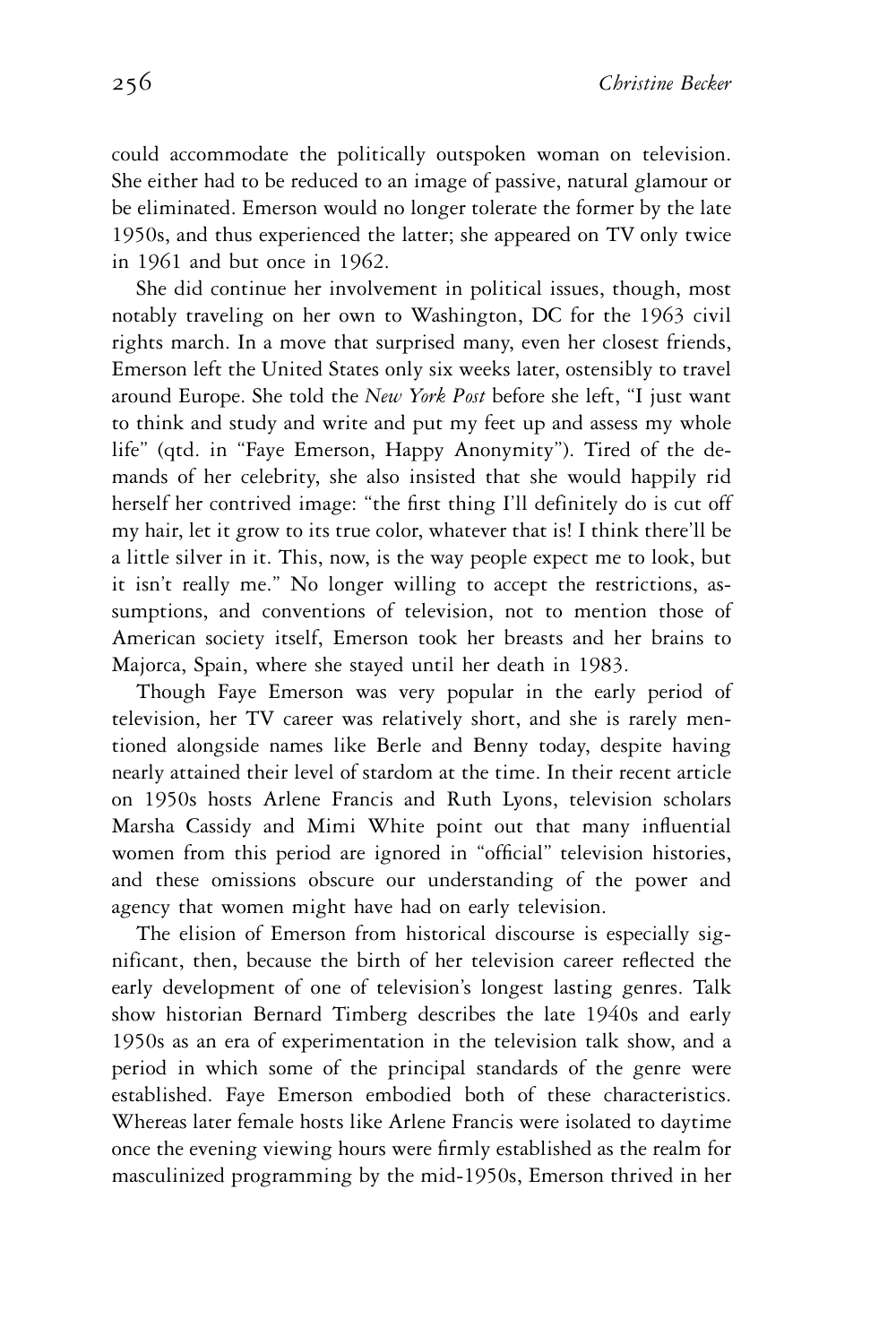late-night and prime-time slots during commercial television's earliest years. As such, her initial success epitomizes the fluidity of early television, just as her later failure illustrates what was lost after the networks consolidated their power over the medium. But although Emerson herself was left behind, the traits she established as essential to the success of the television personality lingered for decades to come. Emerson succeeded only briefly as a neatly packaged personality, and that she could not truly be herself on 1950s television clearly underscores the constructed nature of this representation that was of such consequence to early television and the talk show format.

#### Works Cited

- Aaronson, Charles S. "In Our View." Motion Picture Daily 21 May 1956: N. pag. Faye Emerson Collection. Wisconsin Historical Society, Madison, WI.
- Adams, Val. "Glamor Girl of the Television Screen." New York Times 19 Feb. 1950: 11.
- Amory, Cleveland. Transcript of interview with William Crawford. Faye Emerson Collection. Wisconsin Historical Society, Madison, WI.
- Anonymous. Editorial. North Hollywood Valley Times 30 June 1953: N. pag. Faye Emerson Collection. Wisconsin Historical Society, Madison, WI.
- Anonymous. Letter. New York Journal-American 8 Jan. 1957: N. pag. Faye Emerson Collection. Wisconsin Historical Society, Madison, WI.
- Cassidy, Marsha, and Mimi White. ''Innovating Women's Television in Local and National Networks: Ruth Lyons and Arlene Francis.'' Camera Obscura 51.17 (2003): 31 – 69.
- Cortada, Judith. "Closeup of a Star . . . Faye Emerson." Radio Best Oct.  $1950: 11+.$
- Crawford, William. Unpublished notes for Faye Emerson biography. Faye Emerson Collection. Wisconsin Historical Society, Madison, WI.
- Crosby, John. New York Herald Tribune 23 Jan. 1950: N. pag. Faye Emerson Collection. Wisconsin Historical Society, Madison, WI.
- Durante, Jimmy. "Faye Emerson's Got Glamor." TV Screen Aug. 1951: N. pag. Faye Emerson Clipping File. Margaret Herrick Library of the Academy of Motion Picture Arts and Sciences, Beverly Hills, CA.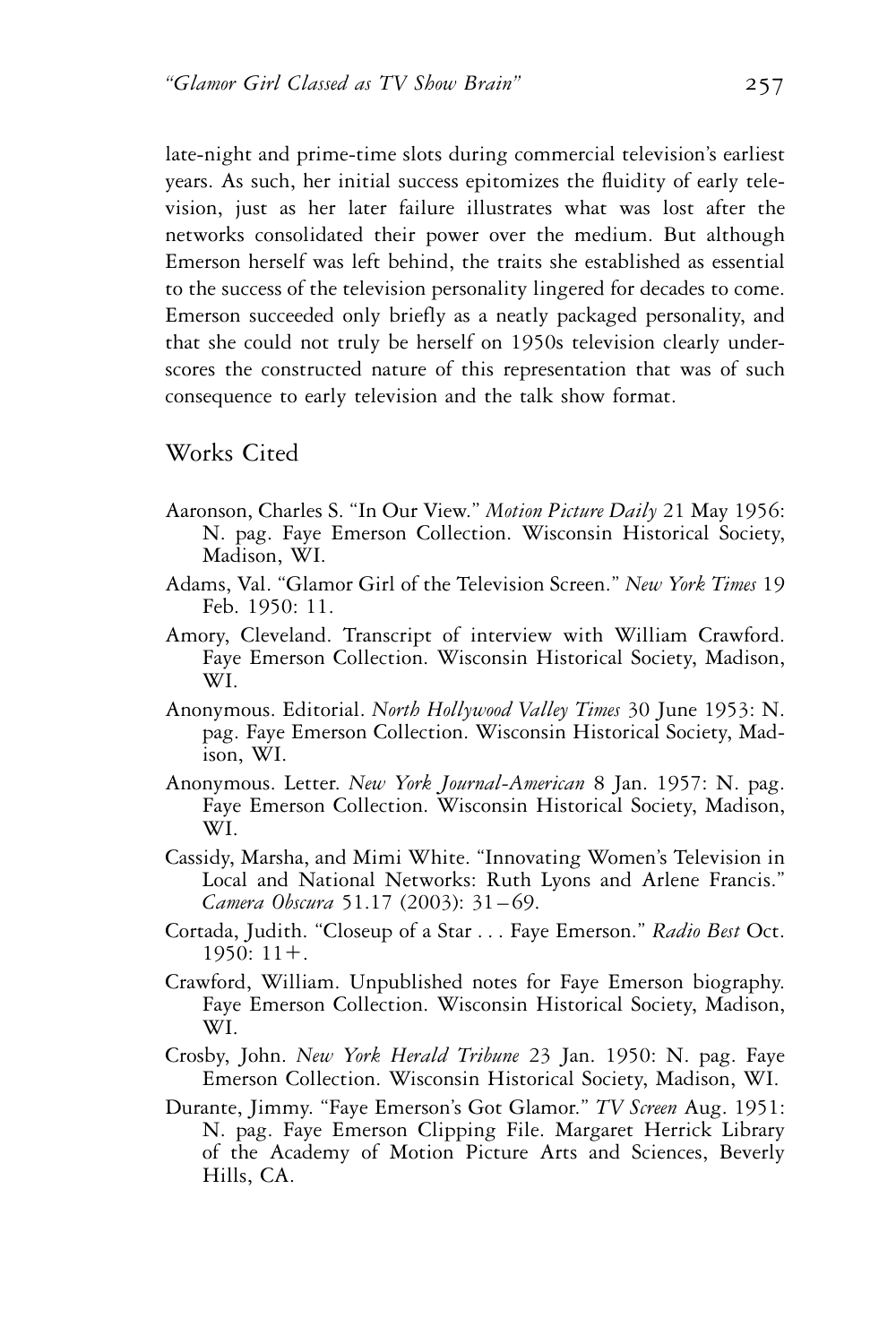- Emerson, Faye. "Just Be Natural." Movie Stars Parade July 1950: 77.
- --------. "Eggheads Make the Best Lovers." Esquire Nov. 1957:  $66 - 69.$ 
	- ———. Undated autobiographical outline. Faye Emerson Collection. Wisconsin Historical Society, Madison, WI.
- Erickson, Mitch. Interview with William Crawford. Audiotape. 7 Mar. 1984. Faye Emerson Collection. Wisconsin Historical Society, Madison, WI.
- "Faye Emerson: Happy Anonymity." New York Post 25 Aug. 1963: N. pag. Faye Emerson Collection. Wisconsin Historical Society, Madison, WI.
- "Faye Emerson Quits Films to Be with Elliott." Los Angeles Times 4 Mar. 1946: N. pag. Faye Emerson Clipping File. Margaret Herrick Library of the Academy of Motion Picture Arts and Sciences, Beverly Hills, CA.
- The Faye Emerson Show scripts. Faye Emerson Collection. Wisconsin Historical Society, Madison, WI.
- The Faye Emerson Show. CBS. 1950–1951. Shows archived at the Wisconsin Historical Society, Madison, WI.
- Flynn, Joan King. "How Faye Emerson Got into Television." Los Angeles Examiner 1 Apr. 1951: N. pag. Faye Emerson Clipping File. Wisconsin Historical Society, Madison, WI.
- Fredrik, Nathalie. "Faye Emerson's Recipe for Happiness." TV Show May 1951: 42.
- Harris, Dane. ''Faye Emerson Pleads for More Women in Television.'' Atlanta Journal 29 Oct. 1957: N. pag. Faye Emerson Collection. Wisconsin Historical Society, Madison, WI.
- Harris, Eleanor. "Young Lady in a Hurry." Look 15 Aug. 1950:  $72 - 74.$
- Harvey, Rita Morley. Those Wonderful, Terrible Years: George Heller and the American Federation of Television and Radio Artists. Carbondale: Southern Illinois UP, 1996.
- Henderson, Skitch. Personal interview. 14 Oct. 1999.
- Humphrey, Hal. "Some Have It, Some Don't." Los Angeles Mirror 25 June 1951: N. pag. Hal Humphrey Collection. Cinema-TV Library, University of Southern California.
- "If Faye Emerson Were President." TV Guide 3 June 1950: 9+.
- Jennings, C. Robert. "Quiz Shows: The Woman Question." New York Times Magazine 9 Feb. 1958: 16+.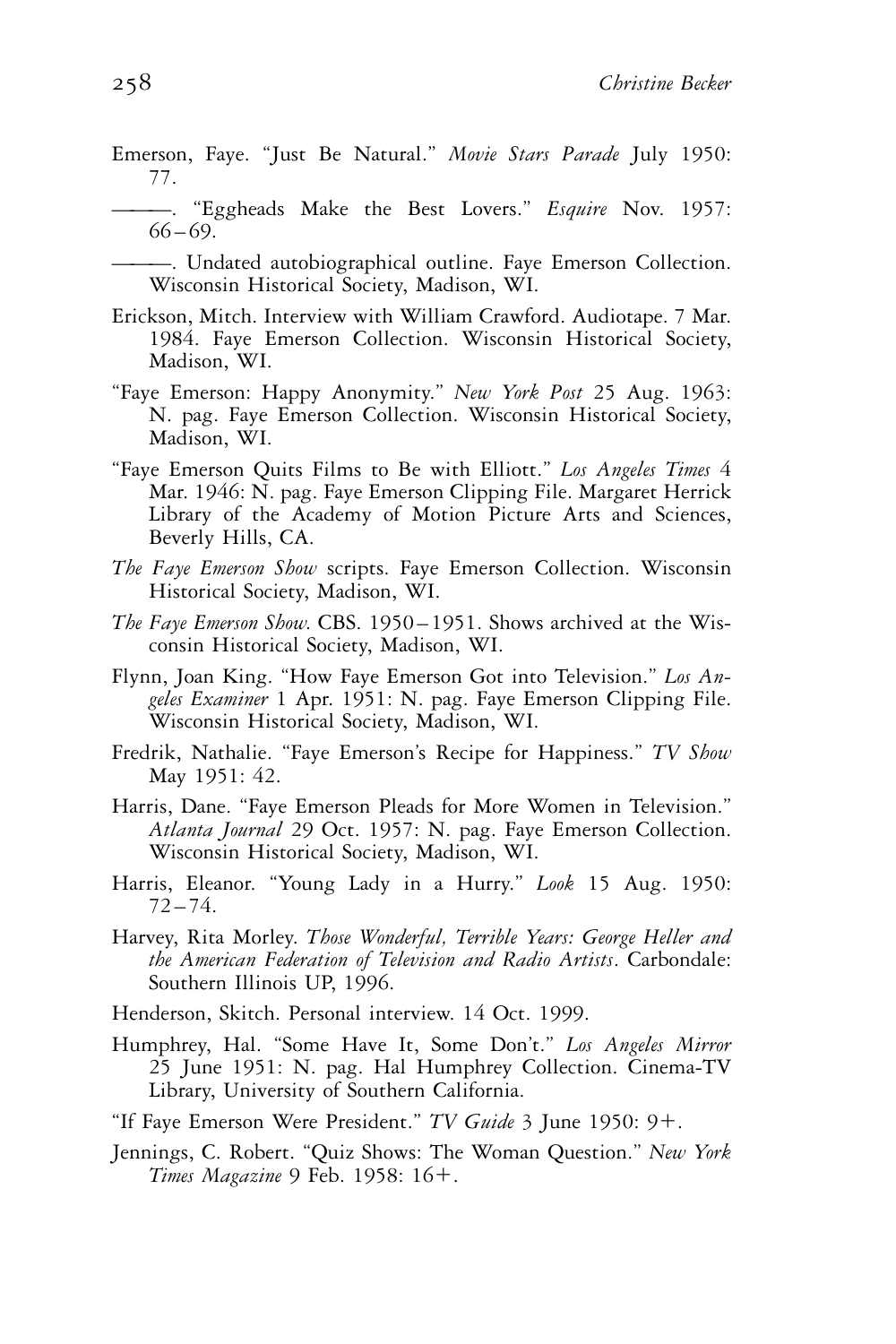- Mann, Denise. "The Spectacularization of Everyday Life." *Private* Screenings. Ed. Lynn Spigel and Denise Mann. Minneapolis: U of Minnesota P, 1992. 40-69.
- Martin, Pete. "The Blonde Bombshell on TV." Saturday Evening Post 30 June 1951: 24+. Faye Emerson Clipping File. Margaret Herrick Library of the Academy of Motion Picture Arts and Sciences, Beverly Hills, CA.
- Mols, Marjorie. ''Beautiful, Breezy Faye Emerson Has Brains, Too.'' Boston Traveler 27 Oct. 1955: N. pag. Faye Emerson Collection. Wisconsin Historical Society, Madison, WI.
- Moore, Gary. Interview with William Crawford. Audiotape. 8 Mar. 1984. Faye Emerson Collection. Wisconsin Historical Society, Madison, WI.
- Myers, Dean A. "Faye is 'Smartest in Television.'" Columbus Evening Dispatch 21 June 1951: N. pag. Faye Emerson Collection. Wisconsin Historical Society, Madison, WI.
- Myers, Debs. "Faye Emerson." Cosmopolitan Aug. 1950: 34+.
- "Not Too Heavy." Time 24 Apr. 1950: 57–58.
- O'Hare, Hank. ''Bouquets 'n Barbs.'' TV Digest (n.d.): 28. Faye Emerson Clipping File. Wisconsin Historical Society, Madison, WI.
- Patrick, Dennis. Transcript (c. 1984) of interview with William Crawford. Faye Emerson Collection. Wisconsin Historical Society, Madison, WI.
- Pepsi-Cola. Press release for The Faye Emerson Show. Feb. 1951. Faye Emerson Collection. Wisconsin Historical Society, Madison, WI.
- "Quiet Life, Aim of Faye Emerson." Los Angeles Times 7 Oct. 1945: N. pag. Faye Emerson Clipping File. Margaret Herrick Library of the Academy of Motion Picture Arts and Sciences.
- Spigel, Lynn. Make Room for TV: Television and the Family Ideal in Postwar America. Chicago: U of Chicago P, 1992.
- Susskind, David. Interview with William Crawford. Audiotape. 28 Feb. 1984. Faye Emerson Collection. Wisconsin Historical Society, Madison, WI.
- Toomey, Elizabeth. ''New Kind of Glamor Girl Classed as TV Show Brain." Dayton News 23 July 1953: N. pag. Faye Emerson Collection. Wisconsin Historical Society, Madison, WI.
- "TV Panel Makes More Noise Than Sense." Life 14 Apr. 1952:  $101 - 08.$
- TV Star Parade. Dec. 1956: N. pag. Faye Emerson Collection. Wisconsin Historical Society, Madison, WI.